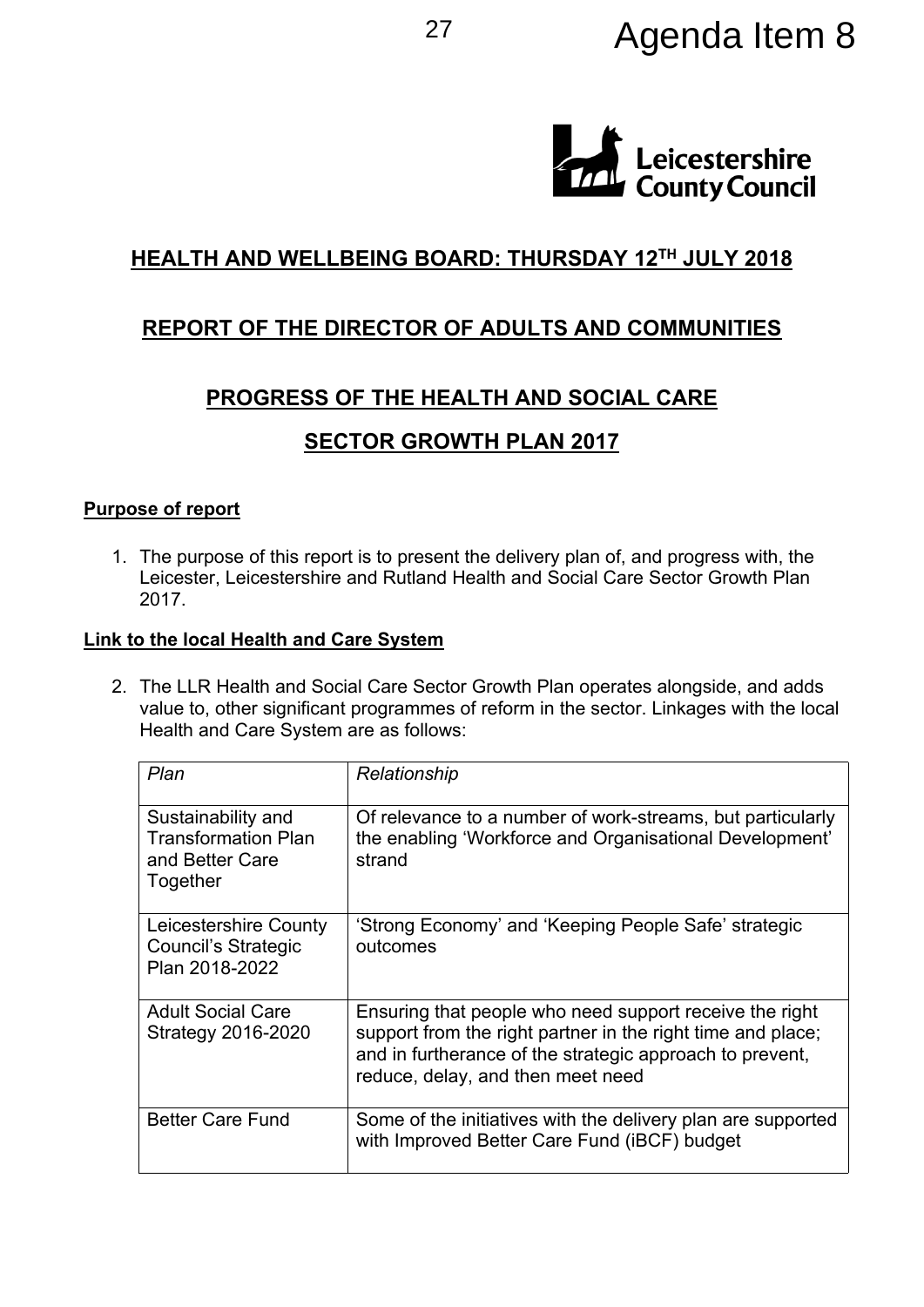#### **Recommendations**

- 3. It is recommended that
	- a) That the progress towards the Health and Social Care Sector Growth Plan be noted
	- b) The Board considers a further update on the progress of the Health and Social Care Sector Growth Plan in 12 months' time.

#### **Policy Framework and Previous Decisions**

4. The sector growth plan was presented to the Health and Wellbeing Board on 20<sup>th</sup> July 2017, and it was agreed that an update on progress would be brought to a future meeting of the Board.

#### **Background**

#### *Development of the Sector Growth Plan*

- 5. In 2016, Leicestershire County Council, Leicester City Council and Rutland County Council commissioned the development of a three-year sector growth plan for health and social care in Leicester, Leicestershire and Rutland (LLR), supplementing the earlier activity led by Leicester and Leicestershire Enterprise Partnership (LLEP) that had focussed on other key sectors. This was in recognition not only of the scale of the health and social care sector and its importance to a vibrant LLR economy, but also of the opportunity it presented for key partners to work together on wellrecognised challenges.
- 6. The resulting growth plan was informed by a quantitative assessment of the sector and by primary research with more than 150 frontline workers, managers and stakeholders from across LLR. It considered the scale and composition of the health and social care sector, identified challenges and opportunities, and proposed the development of actions to ensure that the sector in LLR can flourish and meet the needs of the local population in the future, structured under four key themes:
	- a. Improving the image of the sector
	- b. Supporting the sector with resilience and growth
	- c. Developing and retaining the current workforce
	- d. Attracting a high quality workforce

#### *Delivery Planning and Implementation*

7. Following review and prioritisation of actions, a delivery plan was agreed in March 2018 by the Steering Group, upon which stakeholder organisations including the three local authorities, University Hospitals of Leicester NHS Trust and LLEP are represented.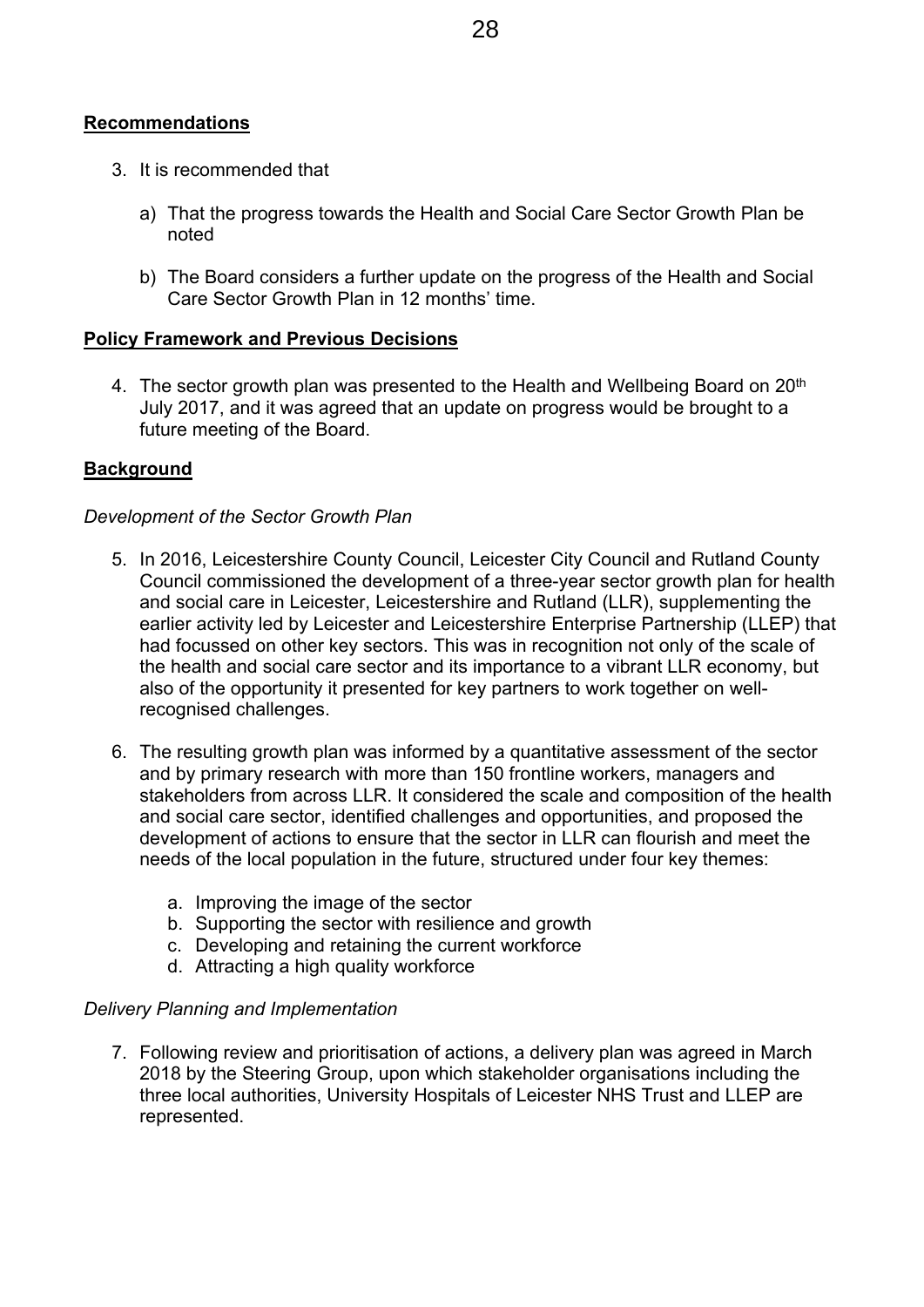- 8. The plan is shown as the Appendix, including the leadership of each theme. The Steering Group is mindful not to duplicate existing initiatives, and of its remit to add value as a partnership.
- 9. A number of challenges have been faced which are common to many other programmes within economic development and health and social care: complexity, scale, resource limitations, competing priorities, and maintaining engagement with and involvement from the sector. Nevertheless action is underway and is documented in the appendix.

#### **Proposals/Options**

.

- 10.A number of proposals and options were considered when developing the plan, resulting in the final document. Similarly, actions have been identified for earlier or later delivery depending on the priority status allocated to them by the partnership.
- 11.Delivery of the plan is overseen by the Steering Group, and accountability is to the Enabling Growth Board, a county council body made up of senior staff from across the organisation. The Director and an Assistant Director of Adults and Communities are representatives of the Board.
- 12.It is proposed that the Health and Wellbeing Board will receive a further progress update in 12 months' time.

#### **Consultation/Patient and Public Involvement**

13.The activity is largely aimed at businesses within the sector, and therefore engagement has focussed on providers, and building up an understanding of the health and social care sector context by continuing to develop relationships with them.

#### **Resource Implications**

14.The resource implications are set out in the appendix. Wherever possible, bids will be made for additional resources not normally available to partners individually, but accessible through a partnership working approach.

#### **Background papers**

LLR Health and Social Care Sector Growth Plan <https://www.llep.org.uk/strategies-and-plans/sector-growth-plans/health-social-care/>